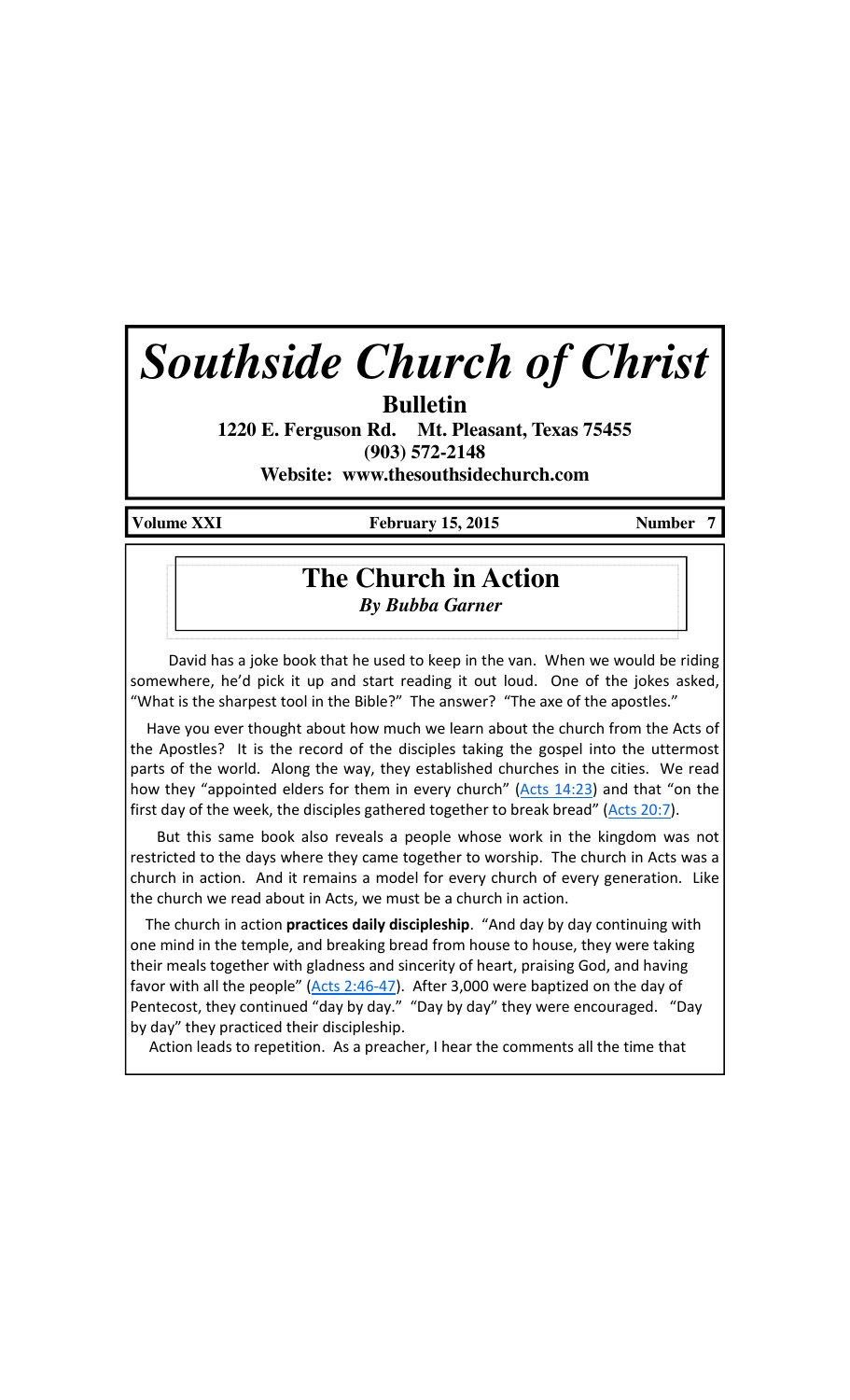"preachers only work one or two days a week." But for some Christians, that appears to be the case. Jesus demands that every disciple "deny himself, and take up his cross daily, and follow Me" (Luke 9:23). That takes more than Sunday and Wednesday religion.

The church in action gives all to any member. "For there was not a needy person among them, for all who were owners of land or houses would sell them and bring the proceeds of the sales and lay them at the apostles' feet; and they would be distributed to each, as any had need" (Acts 4:34-35). Notice the words "all" and "any." They did not do so for "some" and a "few." There were no distinctions. If they were part of the family and needed something, they were taken care of.

 Every member ought to be worthy of whatever you have to give. We would do that for Jesus. Let us practice that same level of service to our brothers and sisters, "even the least of them" (Matt. 25:40). When you do that, you give to Him who gave all.

The church in action surrounds in times of distress. The church is not immune to tragedy and difficult circumstances. But we are armed with one another to hold together. When Peter went to Joppa after hearing of the death of Dorcas, a disciple there, he found all the widows weeping, "showing all the tunics and garments that Dorcas used to make while she was with them" (Acts 9:39). While the world retreats, the church in action surrounds.

 How could we ever make it through some difficulty without the help of one another? We are charged to "rejoice with those who rejoice and weep with those who weep"  $(Rom. 12:15)$ . That means we see what needs there are and try to fulfill them to the best of our ability. If it takes just being there and holding their hand. If it takes writing a card and saying, "I understand." If it takes remembering not just the day of but in the weeks and months to follow. We have the arm of the Lord. And we have the embrace of His people to surround us.

The church in action **prays and stays** together. In Acts 12, Herod "had James the brother of John put to death with a sword" (12:2). While James was not the first martyr for the cause, he was the first of the apostles to be killed. And he was a close friend of Jesus. That could have easily caused the early disciples to abandon the cause altogether. Instead, when they heard that Peter, too, had been imprisoned, "prayer for him was being made fervently by the church to God" (12:5). The word "fervent" can also be translated "continuous" or "earnest" They continued to rely upon Him who had overcome death.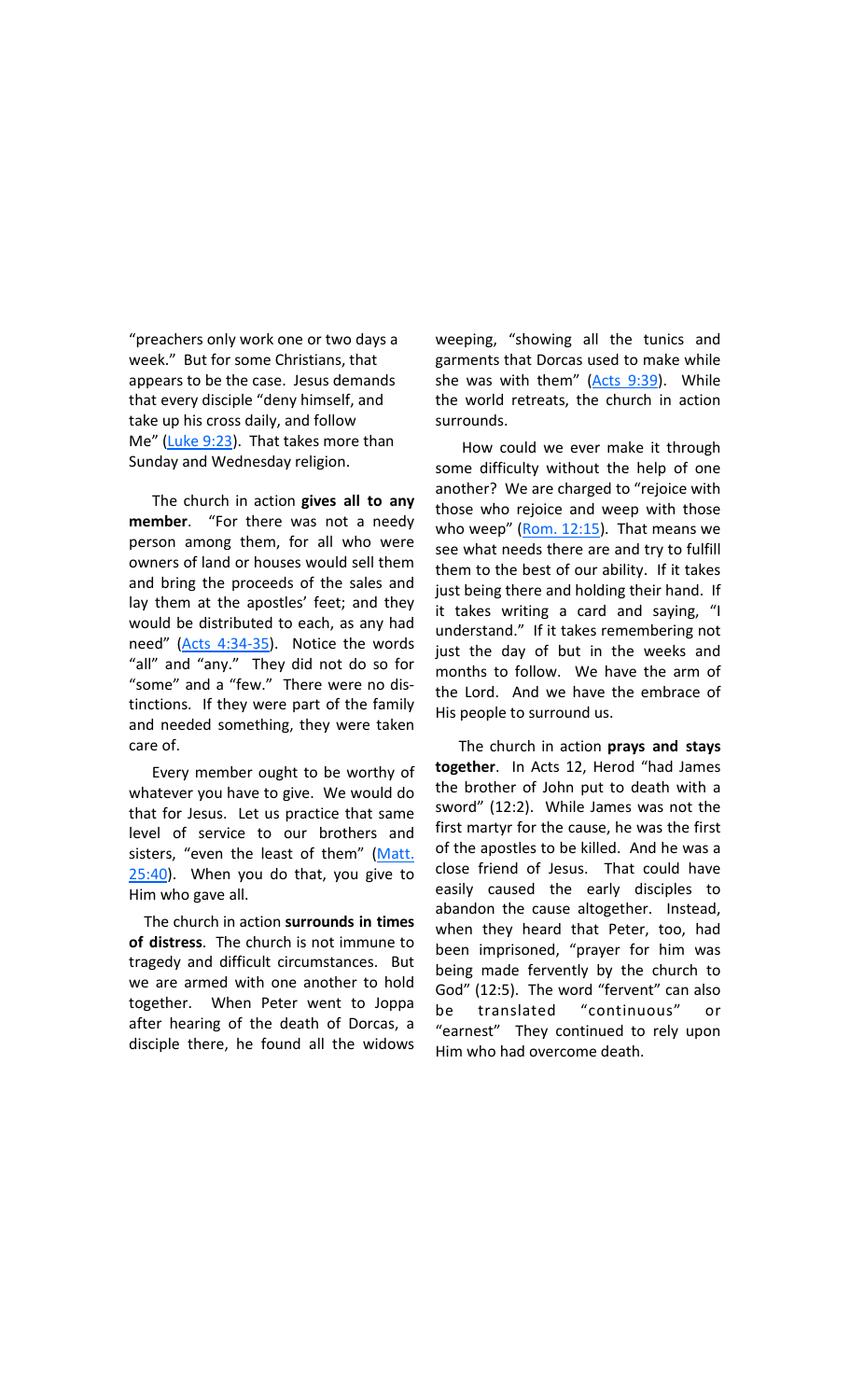What will be our next response to tribulation? If the "fervent prayer of a righteous man avails much" (Jam. 5:16), can you imagine what the prayers of people who pray together can do? No matter the difficulty, we must show our dependence on our Father who hears and cares for us. Such will give us the strength we need to stay and fight together.

 What was the result of the church in action? The word of the Lord continued to grow and to be multiplied (12:24). When we follow this same pattern, growth is the inevitable reaction.

#### —Southside church of Christ Bulletin (1/25/15)

#### ============================= Potluck

We will meet after worship this morning at Pilgrim's Bank for a potluck. All are welcome and encouraged to attend.

> 2401 South Jefferson Avenue Mount Pleasant, TX 75455

#### ================================= Time Change

We will meet at 2:30 pm this afternoon to finish the Gospel Meeting. If you are able, we would love to worship with you again.

=================================

### Thank You

Thank you to Tyler and Terry for excellent teaching these past few days. Time spent studying the word of God and being encouraged in a faith is a great benefit no matter our age.

"How Beautiful Are The Feet Of Those Who Bring Good News of Good Things" Romans 10:15

CD's are available. Add your name and address to the sheet in the foyer and we will send you a set.

=================================

#### Upcoming Events

Kris Emerson from Beaumont, TX will be the speaker in our spring meeting April 19-24, 2015. Kris is an outstanding speaker and preacher of God's Word. ==================================

NEWS (continued from back page)

- Continue to remember Christopher Ferguson Jr., Relda Marshall, Michele Williams, Maurine Lee, Pat Brown, Dorothy Kyle, Judy Hinson, Deborah Brown, Tammy Willeford, Shirley Ferguson, Ronald Stringer, and Bob Arnold.
- Remember our **Shut-ins:** Clayton Bellamy, Loyd Clark, Maurine Lee, Irma May, Lelda Thompson, Lanelle Latimer.